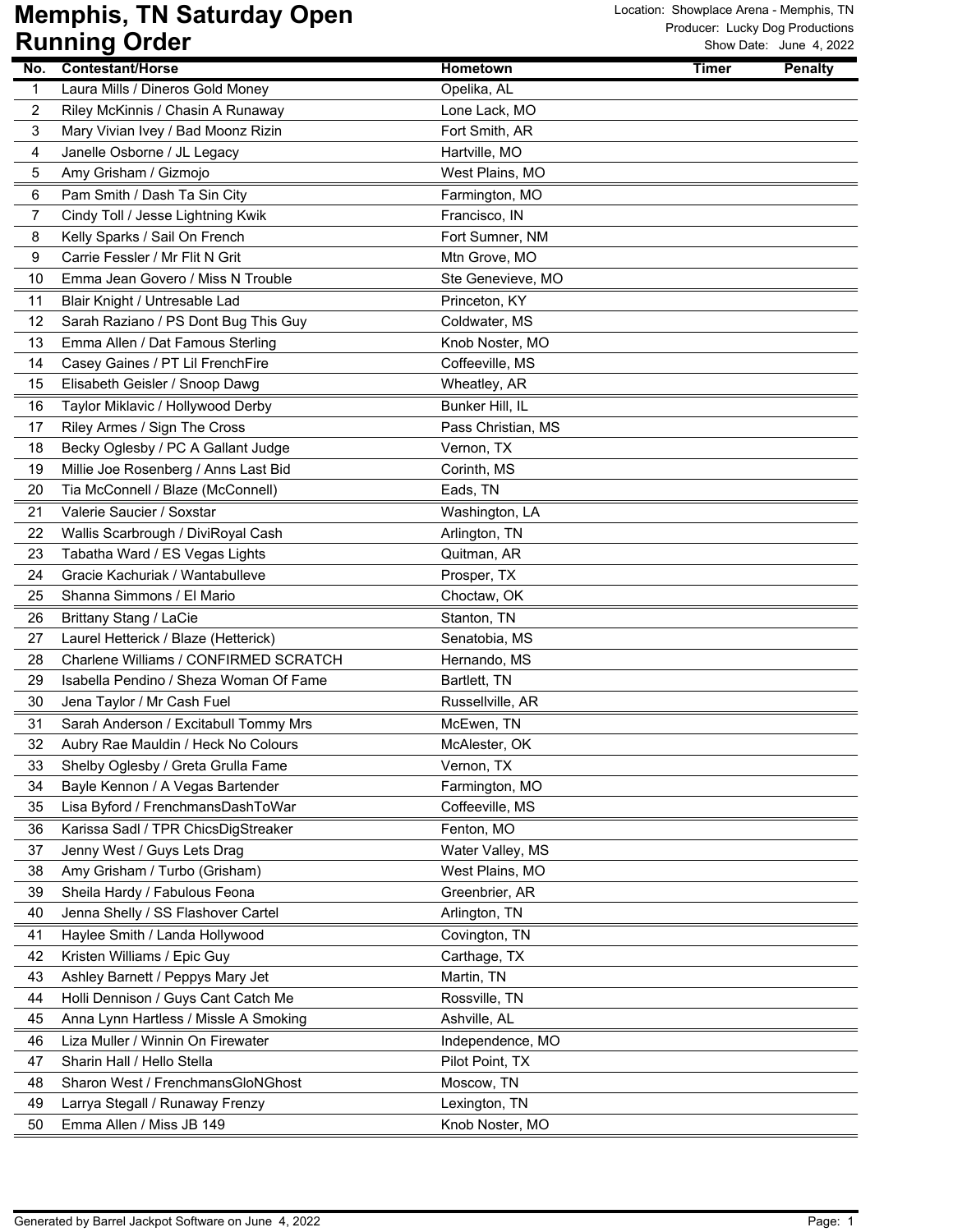| No.      | <b>Contestant/Horse</b>                  | <b>Hometown</b>                  | <b>Timer</b> | <b>Penalty</b> |
|----------|------------------------------------------|----------------------------------|--------------|----------------|
| 51       | Mary Hanks / Bebe (Hanks)                | Munford, TN                      |              |                |
| 52       | Penny Wood / Smooth Dancing Doc          | Festus, MO                       |              |                |
| 53       | Cheyenne Hollowell / HR Reeds Wrangler   | Doniphan, MO                     |              |                |
| 54       | Loretta Mauldin / Gotta Be A Bud         | McAlester, OK                    |              |                |
| 55       | Jana Hutcheson / HF Stickmans Pinky      | Springfield, TN                  |              |                |
| 56       | Becky Taylor / Chesters Love Master      | Simsboro, LA                     |              |                |
| 57       | Patrick Sisco / PS Its Derby Time        | Adolphus, KY                     |              |                |
| 58       | Janelle Osborne / Dont Bullie Me         | Hartville, MO                    |              |                |
| 59       | Susan Wesley / Gun Smoke Tomkat          | Silex, MO                        |              |                |
| 60       | Amy Grisham / ImBetterThanAllUGuys       | West Plains, MO                  |              |                |
| 61       | Harley McKnight / French Streakin Cash   | McComb, MS                       |              |                |
| 62       | Jennifer Emery / Saks Third Avenue       | Benton, AR                       |              |                |
| 63       | Kristin Gore / Ready Ta Fly              | Lexington, TN                    |              |                |
| 64       | Marlee Stephens / BKJ Ta Fame            | College Grove, TN                |              |                |
| 65       | Cody Dowell / Heavenly Hustler           | Byhalia, MS                      |              |                |
| 66       | Angie Dowell / Cougars Twister           | Byhalia, MS                      |              |                |
| 67       | Lori Jackson / RL Firewater Tucker       | Horton, AL                       |              |                |
| 68       | Will Cauthen / He Might Be Packin        | Mason, TN                        |              |                |
| 69       | Riley McKinnis / Munndys Good Friday     | Lone Lack, MO                    |              |                |
| 70       | Taylor Miklavic / Cougars Dash N Style   | Bunker Hill, IL                  |              |                |
| 71       | Kelly Swire / A Special Fame             | McEwen, TN                       |              |                |
| 72       | Hailee Grantham / NNN Love A Sixum       | Sedgewickville, MO               |              |                |
| 73       | Valerie Saucier / BB Firewater Sue       | Washington, LA                   |              |                |
| 74       | Colby Wilson / Royally Reckless          | Olive Branch, MS                 |              |                |
| 75       | Karen Cain / Marthas Famous              | Knoxville, TN                    |              |                |
| 76       | Mallory Bonnett / The Streakin Jewell    | Oak Grove, LA                    |              |                |
| 77       | Lacey Combee / Dualin As A Gunrunner     | Benton, AR                       |              |                |
| 78       | Cindy Toll / Sheza Casanova Special      | Francisco, IN                    |              |                |
| 79       | Niki Lewis / KVS Dreaming of Fame        | Trenton, TN                      |              |                |
| 80       | Wallis Scarbrough / Wait Wait Dontell Me | Arlington, TN                    |              |                |
| 81       | Charlene Williams / CONFIRMED SCRATCH    | Hernando, MS                     |              |                |
| 82       | Jena Taylor / Spider Mans Fuel Tank      | Russellville, AR                 |              |                |
| 83       | Tara Davis / JJJ Roxie Heyday            | Bentonia, MS                     |              |                |
| 84       | Diana Freyaldenhoven / Bully's Maid      | Covington, TN                    |              |                |
| 85       | Aubry Rae Mauldin / TechniTwister        | McAlester, OK                    |              |                |
| 86       | Charlene Dodson / Molly (Dodson)         | Traskwood, AR                    |              |                |
| 87       | Kelly Sparks / LKW Lucky Dashin PC       | Fort Sumner, NM                  |              |                |
| 88       | Elijah Brooks / Sonny Blue Deluxe        | Memphis, TN                      |              |                |
| 89       | Shelby Oglesby / Flash Ta Heaven         | Vernon, TX                       |              |                |
| 90       | Morgan Pogue / FamousNFast               | Belleview, MO                    |              |                |
| 91       | Mary Elzie / Tip the Firefighter         | Millington, TN                   |              |                |
| 92       | Emma Allen / PJ Seventy Five             | Knob Noster, MO                  |              |                |
| 93       | Valerie Cross / Shadows Tiny Guy         | Como, MS                         |              |                |
| 94       | Carly Stephenson / Daddys Dollar         | Canton, GA                       |              |                |
| 95       | Lily Wofford / Little Red Catalina       | Vilonia, AR                      |              |                |
|          | Janelle Osborne / JJ Shinning Hollywood  |                                  |              |                |
| 96       | Amy Grisham / VF Del Ray Cat             | Hartville, MO<br>West Plains, MO |              |                |
| 97       | Madison Mann / JLP Jets Money Shot       | Clarksville, AR                  |              |                |
| 98<br>99 | Cheyenne Hollowell / BB (Hollowell)      | Doniphan, MO                     |              |                |
|          | Taylor Marcum / Oakley (Marcum)          | East Prairie, MO                 |              |                |
| 100      |                                          |                                  |              |                |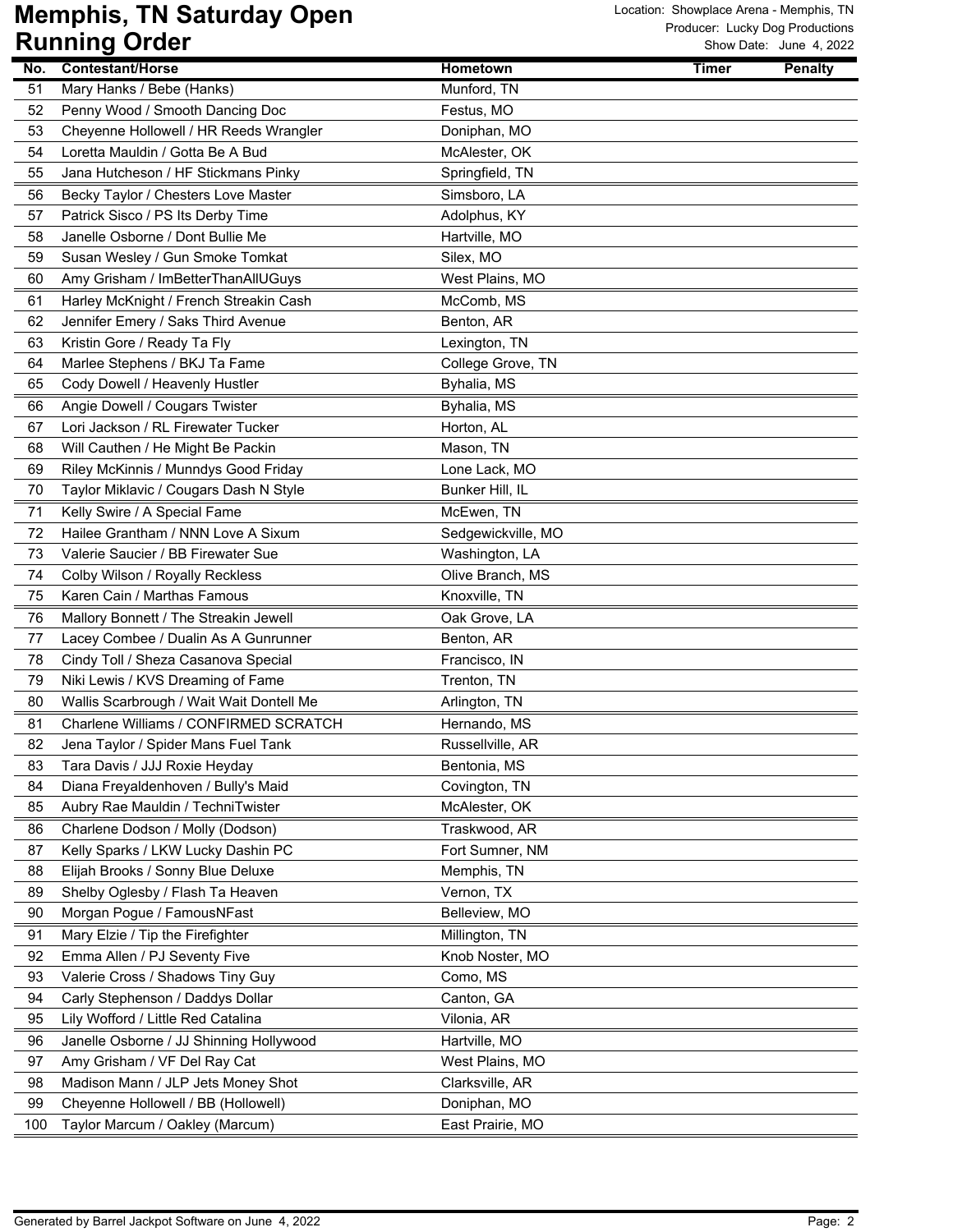|            | פייייייאי<br>$\bullet$ . $\bullet$                                        |                  |                                |
|------------|---------------------------------------------------------------------------|------------------|--------------------------------|
| No.        | <b>Contestant/Horse</b>                                                   | Hometown         | <b>Timer</b><br><b>Penalty</b> |
| 101        | Shelby Ruesewald / Kaboo                                                  | Cabot, AR        |                                |
| 102        | Shania Billings / Whole Lot Of Freedom                                    | Hopkinsville, KY |                                |
| 103        | Brandon Fortney / Ima Dashing Crown                                       | Baton Rouge, LA  |                                |
| 104        | Randa Rector / French June Bug                                            | Terre Haute, IN  |                                |
| 105        | Larrya Stegall / Chargeit To Hally                                        | Lexington, TN    |                                |
| 106        | Kristen Fuller / PYC Diamond Jubilee                                      | Rainbow City, AL |                                |
| 107        | Hannah James / See Smoke                                                  | Cordova, TN      |                                |
| 108        | Becky Taylor / Snazzy Chester                                             | Simsboro, LA     |                                |
| 109        | Harley McKnight / Rare Ovation                                            | McComb, MS       |                                |
| 110        | Casey McMurray / Docs Moon Pie                                            | Willowbrook, IL  |                                |
| 111        | Anna Caraway / Hickory Dickory Dash                                       | Cordova, TN      |                                |
| 112        | Mary Vivian Ivey / Different Dimension                                    | Fort Smith, AR   |                                |
| 113        | Shelby Winstead / Flyin Classic Bug                                       | Eads, TN         |                                |
| 114        | MaKenzie Stewart / French Kats All That                                   | Gleason, TN      |                                |
| 115        | Kristin Gore / Jamaicans Dont Fly                                         | Lexington, TN    |                                |
| 116        | Samantha Free / RockBottomRudeBoy                                         | Bauxite, AR      |                                |
| 117        | Christopher Shoemaker / French Vapor Trail                                | Branda, MS       |                                |
| 118        | Lori Jackson / LR Fancy O Firewater                                       | Horton, AL       |                                |
| 119        | Jennifer Emery / Bootleg Jody                                             | Benton, AR       |                                |
| 120        | Riley McKinnis / Designed By Dora                                         | Lone Lack, MO    |                                |
| 121        | Steven Gore / Frenchmans Crome                                            | Lexington, TN    |                                |
| 122        | Cody Dowell / Down N Texas                                                | Byhalia, MS      |                                |
| 123        | Dana Crenshaw / Heydays Starbuck                                          | Brighton, TN     |                                |
| 124        | Melissa Gonterman / GT Maximum Romance                                    | Sonora, KY       |                                |
| 125        | Cindy Toll / Briscos Bug                                                  | Francisco, IN    |                                |
| 126        | Emma Givens / Ull Know Me                                                 | Notasulga, AL    |                                |
| 127        | Niki Lewis / WoodB Lil Happy                                              | Trenton, TN      |                                |
| 128        | David Perry / Gotta Another Gear                                          | Ward, AR         |                                |
| 129        | Kelly Swire / BettinYourBottomBug                                         | McEwen, TN       |                                |
| 130        | Valerie Saucier / BW Rip It Up                                            | Washington, LA   |                                |
| 131        | LeAnne Haley / GBA RunninWithFlames                                       | Atoka, TN        |                                |
| 132        | Sherri Surman / FamousRareRhinestone                                      | Senatobia, MS    |                                |
| 133        | Mallory Bonnett / FC Fiery Blue Eye                                       | Oak Grove, LA    |                                |
| 134        | Jodi Carney / Sheza Caroline                                              | Mtn Home, AR     |                                |
| 135        | Mendy Williams / Bayou Some Socks                                         | Hartsville, TN   |                                |
| 136        | Judith Stevens / Cashs Valentine                                          | Pheba, MS        |                                |
| 137        | Ginger LeBlanc / CashmyFabulousChekn                                      | Millington, TN   |                                |
| 138        | Noah Mills / DC DoubleShotofVodka                                         | Opelika, AL      |                                |
| 139        | Tara Davis / Aint No Crazy Lady                                           | Bentonia, MS     |                                |
| 140        | Kelly Sparks / One Dashing Episode                                        | Fort Sumner, NM  |                                |
| 141        | Sherrie Lowe / WM Stampede Lady 023                                       | Oxford, MS       |                                |
|            |                                                                           | Patton, MO       |                                |
| 142<br>143 | Angie Menz / Two Steppin Fame<br>Whitney Bradford / A Signature Firewater |                  |                                |
|            |                                                                           | Kennett, MO      |                                |
| 144        | Skyler Cain / TwistingNTheMoonlite                                        | Knoxville, TN    |                                |
| 145        | Jessica Gilmer / Shawnees Last Warrior                                    | Jonesboro, AR    |                                |
| 146        | Shelby Oglesby / LilPressureInMyNikes                                     | Vernon, TX       |                                |
| 147        | Morgan Pogue / SF Chick Magnet                                            | Belleview, MO    |                                |
| 148        | Lily Wofford / Last PG Cat Olena                                          | Vilonia, AR      |                                |
| 149        | Shannon Langford / Todays Woman                                           | Utica, MS        |                                |
| 150        | Haylee Tapscott / AHQ Black Jack                                          | Decatur, AL      |                                |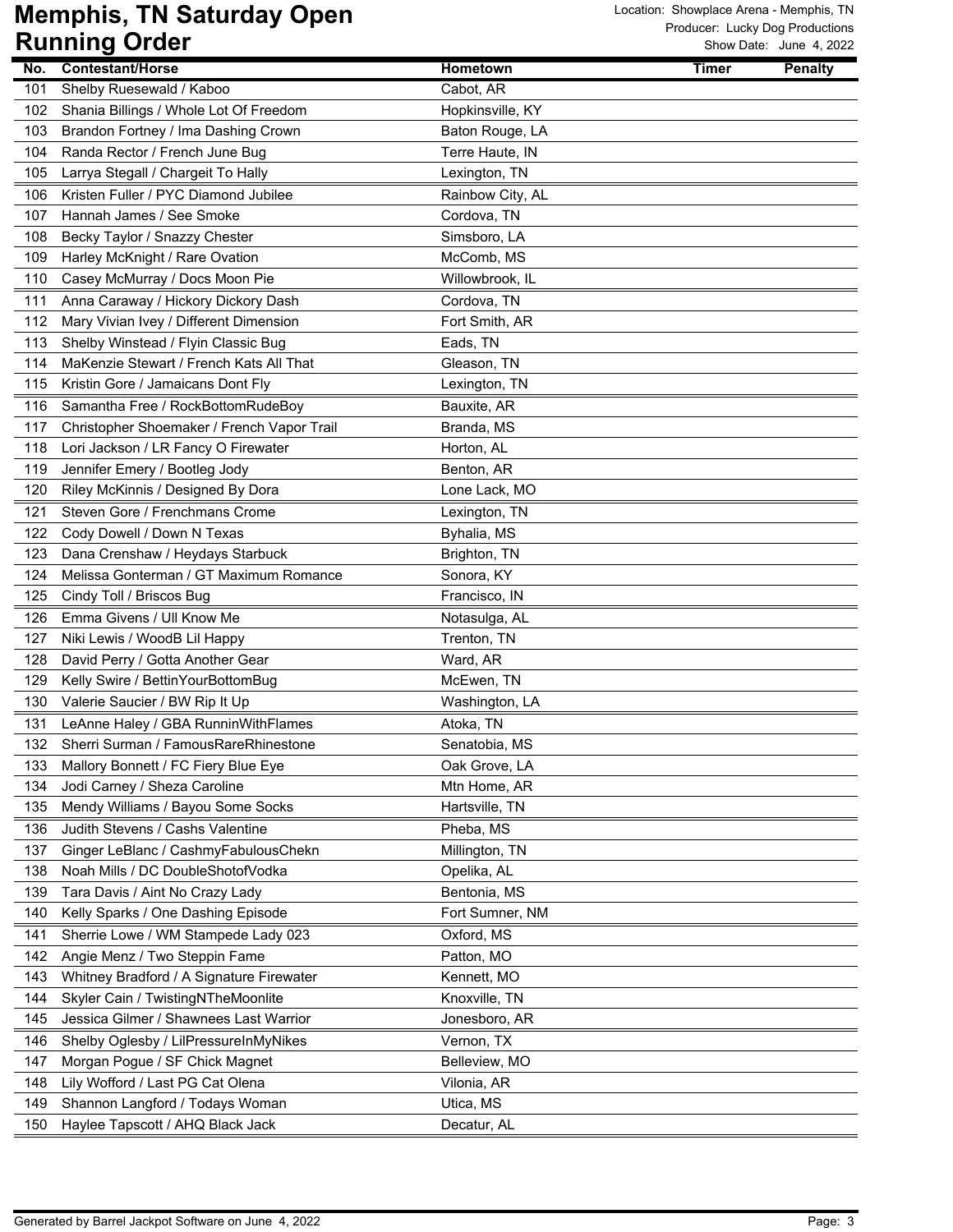|            | ישטיש שויייייייייי                                                     |                               |              | UW DAIG. JUNG 7, ZUZZ |
|------------|------------------------------------------------------------------------|-------------------------------|--------------|-----------------------|
| No.        | Contestant/Horse                                                       | <b>Hometown</b>               | <b>Timer</b> | <b>Penalty</b>        |
| 151        | Kashley Oglesby / Eyesa Liza Fame                                      | Vernon, TX                    |              |                       |
| 152        | Stacey Pennington / Natives Cadillac Jack                              | Holly Springs, MS             |              |                       |
| 153        | Liza Muller / DH Haydays Heaven                                        | Independence, MO              |              |                       |
| 154        | Cyrilla Jumper / Firen Frost                                           | Olive Branch, MS              |              |                       |
| 155        | Carl Rose / Hilltops Jewel                                             | Sikeston, MO                  |              |                       |
| 156        | Randa Rector / Miss Ziggy Stinson                                      | Terre Haute, IN               |              |                       |
| 157        | Olivia Osborne / Boony Toons                                           | Vilonia, AR                   |              |                       |
| 158        | Kaylee-Ann Bray / Smokem Easy On Java                                  | Thaxton, MS                   |              |                       |
| 159        | Riley McKinnis / GMA Went Streakin                                     | Lone Lack, MO                 |              |                       |
| 160        | Shelby Winstead / Bogies French Lover                                  | Eads, TN                      |              |                       |
| 161        | Maggie Beitz / Perks Prize Dance                                       | DeWitt, IL                    |              |                       |
| 162        | Brandon Fortney / Shots Of Firewater                                   | Baton Rouge, LA               |              |                       |
| 163        | Sara Miller / Gold Digger King                                         | Oaktown, IN                   |              |                       |
| 164        | Robbin Ragan / Flamin Conquistadors                                    | Bono, AR                      |              |                       |
| 165        | Stephanie Lynn / Lilys On Fire                                         | Vicksburg, MS                 |              |                       |
| 166        | Cynthia Hill / Honor The Boonsmal                                      | Cabot, AR                     |              |                       |
| 167        | Harley McKnight / JessDeetastic                                        | McComb, MS                    |              |                       |
| 168        | Casey McMurray / French Butterscotch                                   | Willowbrook, IL               |              |                       |
| 169        | Leisa Cotton / Blazin KY Firewater                                     | Greenbrier, TN                |              |                       |
| 170        | Erin Siems / BA Famous Red Man                                         | Stuttgart, AR                 |              |                       |
| 171        | Andi Anderson / APH Fiery Breeze                                       | Arlington, TN                 |              |                       |
| 172        | Sarah Pittman / Reddy To Whiz                                          | Oxford, MS                    |              |                       |
| 173        | Sarah McClain / Ginger Bell Doc                                        | Williamsville, MO             |              |                       |
| 174        | Golden Drake / Fancy Dont Let Me Down                                  | North Little Rock, AR         |              |                       |
| 175        | Maelee Crum / JK Gold Badger                                           | Ellington, MO                 |              |                       |
| 176        | Valerie Saucier / Kodiac Kowboy                                        | Washington, LA                |              |                       |
| 177        | Emery Pearce / See Airas Play                                          | Humboldt, TN                  |              |                       |
| 178        | Christie Gilkey / Guys Girl Power                                      | Princeton, KY                 |              |                       |
| 179        | Dana Crenshaw / PS First Down Guy                                      | Brighton, TN                  |              |                       |
| 180        | Allie Maxwell / Streaking Nightmare                                    | Milan, TN                     |              |                       |
| 181        | Jan Oxner / Caseys Shooter                                             | Marianna, AR                  |              |                       |
| 182        | Sandy Smith / Bo Didley                                                | Sardis, MS                    |              |                       |
|            |                                                                        |                               |              |                       |
| 183<br>184 | LeAnne Haley / BR Shesa Dashin Lena                                    | Atoka, TN<br>Water Valley, MS |              |                       |
| 185        | Angela Adams / Money Bee Red<br>Allison Brooks / Skipn Continental Sue | Athens, AL                    |              |                       |
|            |                                                                        |                               |              |                       |
| 186        | Donna Kelley / RVF Ryder High                                          | Bon Aqua, TN                  |              |                       |
| 187        | Mandy Saulsbury / Miss Perky Flit                                      | El Dorado, AR                 |              |                       |
| 188        | Sherri Surman / Goose (Surman)                                         | Senatobia, MS                 |              |                       |
| 189        | Rachel Steele / Zans Lonely Boy                                        | Benton, KY                    |              |                       |
| 190        | Morgan Pogue / Cowboy (Pogue)                                          | Belleview, MO                 |              |                       |
| 191        | Shelly Redwine / Smart Lena Dancer                                     | Sidney, AR                    |              |                       |
| 192        | Jayden Layne / Romeo (Layne)                                           | Jonesboro, AR                 |              |                       |
| 193        | Jodi Carney / Jodi's Perfect Design                                    | Mtn Home, AR                  |              |                       |
| 194        | Cody Collins / Jet (Collins)                                           | Batesville, AR                |              |                       |
| 195        | Drew Rose / Nuthin But A Smile                                         | Sikeston, MO                  |              |                       |
| 196        | Whitney Bradford / Mitey Sweet Rythum                                  | Kennett, MO                   |              |                       |
| 197        | Abby Krohnfeldt / Ima Spicy Nacho                                      | Clarksville, TN               |              |                       |
| 198        | Wayne Davis / Little Honory Streak                                     | Warrenton, MO                 |              |                       |
| 199        | Stephanie Koekemoer / Zeke (Koekemoer)                                 | Jonesboro, AR                 |              |                       |
| 200        | Jennifer Dunn / Im So Fancy                                            | Lebanon, TN                   |              |                       |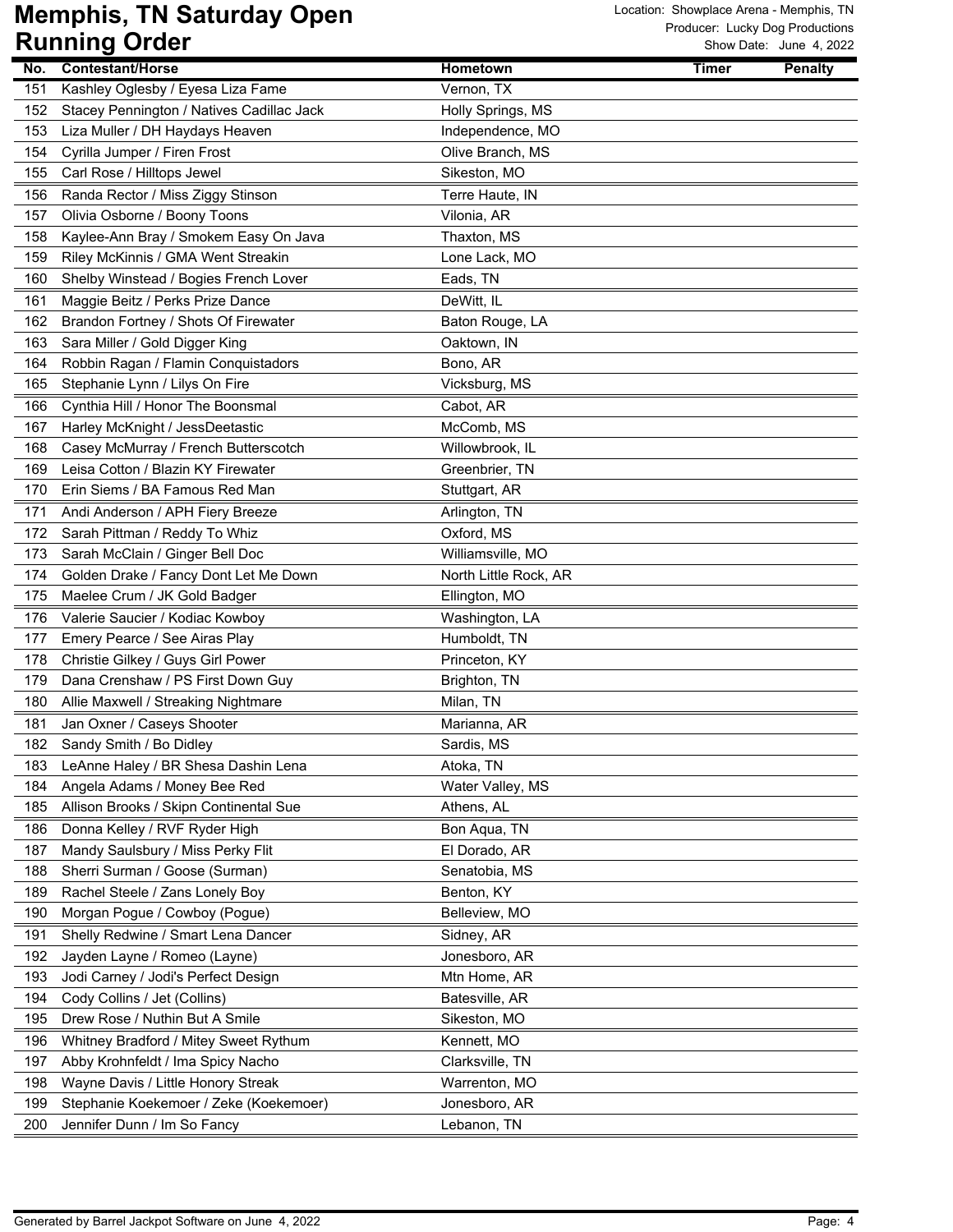| No. | <b>Contestant/Horse</b>                                              | Hometown              | Timer | <b>Penalty</b> |
|-----|----------------------------------------------------------------------|-----------------------|-------|----------------|
| 201 | John Brown / Dashing For A Rolex<br>Connie Ezell / CONFIRMED SCRATCH | North Little Rock, AR |       |                |
| 202 |                                                                      | Delhi, LA             |       |                |
| 203 | Alison Moschitta / Minnie (Moschitta)                                | Atoka, TN             |       |                |
| 204 | Madison Moore / Ima Rare Rocket                                      | Little Rock, AR       |       |                |
| 205 | Lindsey Binkley / HG Six Chicks                                      | Ashland City, TN      |       |                |
| 206 | Kristin Gore / Cash Hutts Fuel                                       | Lexington, TN         |       |                |
| 207 | Courtney Hixon / DashRipRock                                         | Hazel, KY             |       |                |
| 208 | Kaylee-Ann Bray / Frenchmans Winsome                                 | Thaxton, MS           |       |                |
| 209 | Sierra Danley / Dream On Fire                                        | Folsom, LA            |       |                |
| 210 | Katherine Vickers / Skippa Go Skey                                   | Houlka, MS            |       |                |
| 211 | Taylor Dunlap / Highbrow Kelly                                       | Dyer, TN              |       |                |
| 212 | Tina Miller / PS Sheza Hottie                                        | Humboldt, TN          |       |                |
| 213 | Robbin Ragan / Bankroll N A Runaway                                  | Bono, AR              |       |                |
| 214 | Olivia Osborne / Unos Del Cielo                                      | Vilonia, AR           |       |                |
| 215 | Summer Pollard / BC Heza Bold Episode                                | Piggott, AR           |       |                |
| 216 | Kim Winstead / LS Three Mcfreckles                                   | Eads, TN              |       |                |
| 217 | Karrisa Hensley / BKO Special Stones                                 | Watertown, TN         |       |                |
| 218 | Stephanie Lynn / Trace Me A Doc                                      | Vicksburg, MS         |       |                |
| 219 | Casey McMurray / LM Confederate Guy                                  | Willowbrook, IL       |       |                |
| 220 | Kristen Roby / JL Little Wag                                         | Baton Rouge, LA       |       |                |
| 221 | Erin Siems / Famous Red Money                                        | Stuttgart, AR         |       |                |
| 222 | Nan Eden / Smiths Dandy Bar                                          | Collierville, TN      |       |                |
| 223 | Jessica Mischler / JL Diamonds Roc                                   | Vincennes, IN         |       |                |
| 224 | Karyn Melton / Hitten the Moonshine                                  | Jonesboro, AR         |       |                |
| 225 | Sarah McClain / Lil Poco Champ                                       | Williamsville, MO     |       |                |
| 226 | Christie Gilkey / Famous First Flight                                | Princeton, KY         |       |                |
| 227 | Callee Fincher / Really Kan Perk                                     | Dyess, AR             |       |                |
| 228 | Jordan Deatherage / Faith (Deatherage)                               | Atoka, TN             |       |                |
| 229 | Jessie Gonterman / GT Drippin In Finesse                             | Sonora, KY            |       |                |
| 230 | Julie Hill / KN Honey Im Fabulous                                    | Cabot, AR             |       |                |
| 231 | Dana Crenshaw / Six Moon Shadow                                      | Brighton, TN          |       |                |
| 232 | Stephanie Davis / Quick To Do What                                   | Plantersville, MS     |       |                |
| 233 | Melanie Green / A Smooth Twister                                     | Wildwood, MO          |       |                |
| 234 | Maggie Hill / Vixan (Hill)                                           | Water Valley, MS      |       |                |
| 235 | Michelle Staggs / Docs Dustys Honor                                  | Little Rock, AR       |       |                |
| 236 | Mackenzie Moore / For Perks Sake                                     | Little Rock, AR       |       |                |
| 237 | Kylee Fortner / Dinkys Flyin Lo                                      | Lonoke, AR            |       |                |
| 238 | Jacob Kilgore / GamblinOnAKiss                                       | Jasper, AL            |       |                |
| 239 | Hallie Brown / Sugar Bar Perfect                                     | Wheatley, AR          |       |                |
| 240 | LeAnne Haley / Blondys Nitas Wood                                    | Atoka, TN             |       |                |
| 241 | Hailey Simpson / Rockin Vegas                                        | Brinkley, AR          |       |                |
| 242 | Michael Thornberry / Wildcat Canyon                                  | North Little Rock, AR |       |                |
| 243 | Sandy Hubler / Sunny C Lil Hickory                                   | Alexander, AR         |       |                |
| 244 | Travis Childress / HF Really Famous                                  | Starkville, MS        |       |                |
| 245 | Shaunnah Thompson / Jokers Harley Quinn                              | Crawfordsville, AR    |       |                |
| 246 | Shannon Langford / Yogi B                                            | Utica, MS             |       |                |
| 247 | Christy Lewis / MP Honor This Ticket                                 | Ward, AR              |       |                |
| 248 | Rachel Steele / MKS Any Given Sunday                                 | Benton, KY            |       |                |
| 249 | Cindy Lewis / Apache Moon Rocket                                     | Denmark, TN           |       |                |
| 250 | Amanda Johnson / BR Tapout Again                                     | Newark, AR            |       |                |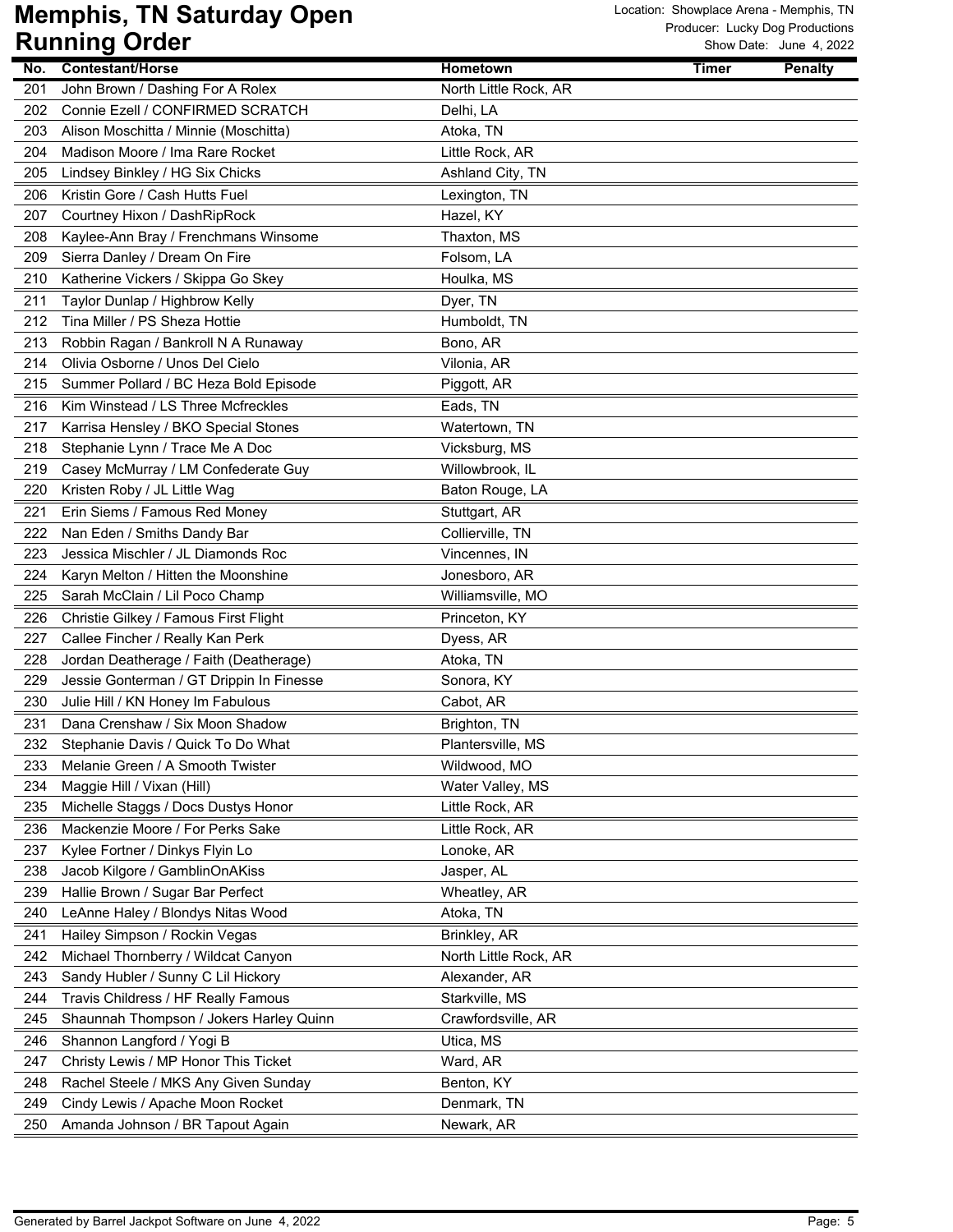| No. | <b>Contestant/Horse</b>                   | Hometown              | <b>Timer</b> | <b>Penalty</b> |
|-----|-------------------------------------------|-----------------------|--------------|----------------|
| 251 | Maelee Crum / Six Hot Persuasions         | Ellington, MO         |              |                |
| 252 | Brittany Aaron / High Rollin Revival      | Reagan, TN            |              |                |
| 253 | Ava Jane Bryant / Zee (Bryant)            | Dyer, TN              |              |                |
| 254 | John Brown / Im Streaking Famous          | North Little Rock, AR |              |                |
| 255 | Jordan Farmer / Americas In The Red       | Herndon, KY           |              |                |
| 256 | Abby Krohnfeldt / Treasure For Ransom     | Clarksville, TN       |              |                |
| 257 | Tara Davis / Be A Magnolia Tiger          | Bentonia, MS          |              |                |
| 258 | Ashley Restivo / HS Dunit With Heart      | Spring Hill, KS       |              |                |
| 259 | Marlena Williams / A Smooth Starbert      | Morrilton, AR         |              |                |
| 260 | Donna Kelley / Smooth Pacific Harley      | Bon Aqua, TN          |              |                |
| 261 | Melora Potter / Miss Edy Stinson          | Marion, KY            |              |                |
| 262 | Katherine Vickers / Cant Bully My Money   | Houlka, MS            |              |                |
| 263 | Karrisa Hensley / Lady Solitude           | Watertown, TN         |              |                |
| 264 | Crystal Hopkins / Ima Famous Superstar    | Dellrose, TN          |              |                |
| 265 | Stacey Pennington / CB Chocolate Spot     | Holly Springs, MS     |              |                |
| 266 | Shelby Beck / Hes Downrite On Fire        | Morrilton, AR         |              |                |
| 267 | Angela Adams / CS Voo Doo Chaos           | Water Valley, MS      |              |                |
| 268 | Vanessa Jo Jackson / Bingo Bar Baylyn     | Trenton, TN           |              |                |
| 269 | Samantha Ashe / YFrenchSilverQueen        | Savannah, TN          |              |                |
| 270 | Jana Baker / MJ Driftin South             | Charleston, MO        |              |                |
| 271 | Karyn Melton / Joes Gay Lady              | Jonesboro, AR         |              |                |
| 272 | Alexis Dixon / Royal Queen B              | Morrilton, AR         |              |                |
| 273 | Brandon Fortney / Vegas SlashnDash        | Baton Rouge, LA       |              |                |
| 274 | Bailey McClure / Endless Possibilitez     | Cameron, MO           |              |                |
| 275 | Andi Anderson / Ima Cowboy Cactus         | Arlington, TN         |              |                |
| 276 | Jill Johnson / Some Bunny Fame            | Seneca, SC            |              |                |
| 277 | Sarah Poole / Hearts Content              | Piggott, AR           |              |                |
| 278 | Hallie Brown / Luv Ya Miss Randa          | Wheatley, AR          |              |                |
| 279 | Presley Potter / Hayday Lady Love         | Marion, KY            |              |                |
| 280 | Ava Dixon / Charlie Brown                 | Plumerville, AR       |              |                |
| 281 | Jessica Mischler / Guys Cover Girl        | Vincennes, IN         |              |                |
| 282 | Jennifer Dunn / Pocos Revenge             | Lebanon, TN           |              |                |
| 283 | Hailey Kilgore / Priss N Kissn            | Jasper, AL            |              |                |
| 284 | Christie Gilkey / CC OntheRocks           | Princeton, KY         |              |                |
| 285 | Jordan Deatherage / Hot Krymsun Model     | Atoka, TN             |              |                |
| 286 | Travis Childress / Bullys Gotta Gun       | Starkville, MS        |              |                |
| 287 | Lindsey Pedrick / A Jazzy Little Fling    | Spring Hill, TN       |              |                |
| 288 | Emily Leister / Lexus (Leister)           | Oxford, MS            |              |                |
| 289 | Michael Thornberry / ImaRockNFirewater    | North Little Rock, AR |              |                |
| 290 | Karsyn Potter / Penny For UR Flit         | Marion, KY            |              |                |
| 291 | Shea Hutsenpiller / SJR Diamond Angie     | Lebanon, TN           |              |                |
| 292 | Danielle Duncan / Johni Be Quick          | Marion, KY            |              |                |
| 293 | Madison Lane Lewis / Sheza Twisted Hooker | Denmark, TN           |              |                |
| 294 | Sage Scarato / Lucky Hammer Man           | High Ridge, MO        |              |                |
| 295 | Mary Brooks / Rollin Niki Dell            | Proctor, AR           |              |                |
| 296 | Jordan Farmer / Famous French Pistol      | Herndon, KY           |              |                |
| 297 | Marlena Williams / Jackie Bee Starbert    | Morrilton, AR         |              |                |
| 298 | Alexus Shields / Flyin On Faith           | Knoxville, TN         |              |                |
| 299 | Shannon Roberts / SF Fireball             | Martin, TN            |              |                |
| 300 | Lauren Long / Peps Leo Bar                | New Albany, MS        |              |                |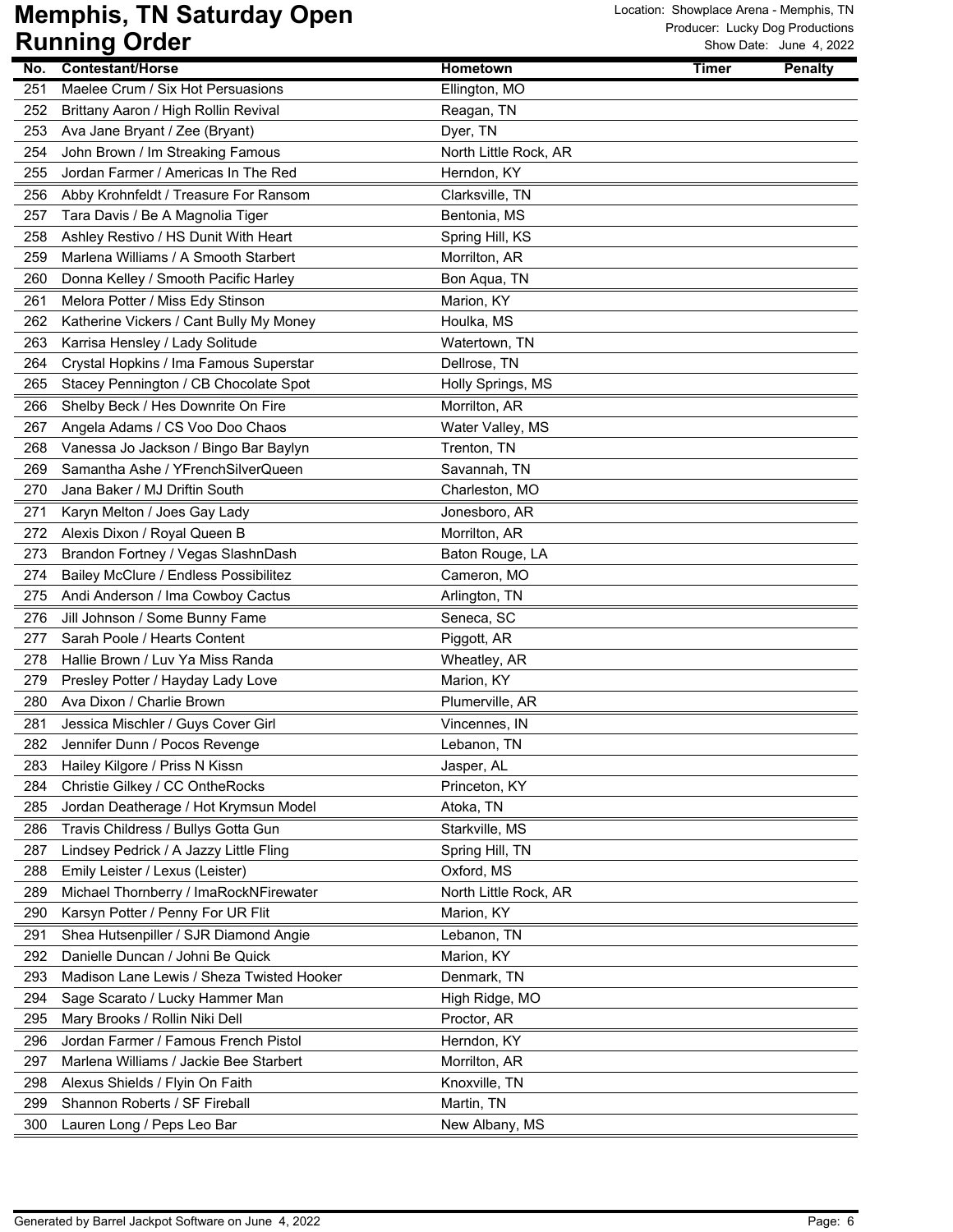| No.        | <b>Contestant/Horse</b>                                               | Hometown                       | <b>Timer</b> | <b>Penalty</b> |
|------------|-----------------------------------------------------------------------|--------------------------------|--------------|----------------|
| 301        | Scott Sherman / FamousFrenchMagnolia                                  | Walnut Ridge, AR               |              |                |
| 302        | Mercedes Wells / Hollywood Go Dun It                                  | Park Hills, MO                 |              |                |
| 303        | Angela Roberts / Shes Flit N Famous                                   | Portland, TN                   |              |                |
| 304        | Autumn Moore / Streaking Seabiscuit                                   | Batesville, MS                 |              |                |
| 305        | Michael Smith / Dun Streakin By U                                     | Ruston, LA                     |              |                |
| 306        | Jessica Cooper / Chromes Hustler                                      | Jackson, TN                    |              |                |
| 307        | Dinah Wilson / MC Sun Perkin Jackie                                   | Princeton, KY                  |              |                |
| 308        | Allie Sherman / Guys Prefer Blonde                                    | Walnut Ridge, AR               |              |                |
| 309        | Mollie Stroup / HB Tan Lines                                          | Cape Girardeau, MO             |              |                |
| 310        | Melanie Green / Xtra Sun Frost                                        | Wildwood, MO                   |              |                |
| 311        | Jessie Gonterman / Famous First Prize                                 | Sonora, KY                     |              |                |
| 312        | Anita Brown / Blazn FirewaterAnnie                                    | Lake Comerant, MS              |              |                |
| 313        | Maggie Smith / MP Judgment Day                                        | Ste Genevieve, MO              |              |                |
| 314        | Brittany Aaron / A Little French Flit                                 | Reagan, TN                     |              |                |
| 315        | Ashley Restivo / Fired Up By Bully                                    | Spring Hill, KS                |              |                |
| 316        | Melissa Gonterman / Little Bit Of Fame                                | Sonora, KY                     |              |                |
| 317        | Samantha Ashe / Perky By Design                                       | Savannah, TN                   |              |                |
| 318        | Nealey Dalton / SF Big Sexy                                           | Adamsville, TN                 |              |                |
| 319        | Bailey Surman / PS A Guy With Heart                                   | Horn Lake, MS                  |              |                |
| 320        | Karrisa Hensley / Firewater Evening                                   | Watertown, TN                  |              |                |
| 321        | Crystal Hopkins / HQ BarMaidWithGusto                                 | Dellrose, TN                   |              |                |
| 322        | Derek Hixon / FirewaterInMySocks                                      | Hazel, KY                      |              |                |
| 323        | Bailey McClure / Miss NonUnionSpecial                                 | Cameron, MO                    |              |                |
| 324        | Jill Johnson / Cinnamon Stoli                                         | Seneca, SC                     |              |                |
| 325        | Mary Grayson Martin / French Discos Blonde                            | Anguilla, MS                   |              |                |
| 326        | Kristen Roby / KB Dash Ta Chicks                                      | Baton Rouge, LA                |              |                |
| 327        | Lauren Spry / CS Mimosa Voodoo Fling                                  | Dyersburg, TN                  |              |                |
| 328        | Reagan Adkins-Nelson / Trick Rancher                                  | Summerville, TN                |              |                |
| 329        | Samantha Johnson / Red Rare Hunt                                      | Lebanon, TN                    |              |                |
| 330        | Sarah Poole / Scar (Poole)                                            | Piggott, AR                    |              |                |
| 331        | Jax Johnson / Somethin On Fire                                        | Jonesboro, AR                  |              |                |
| 332        | Ava Clair Johnson / Gypsy Is My Soul                                  | Jonesboro, AR                  |              |                |
| 333        | Ryanne Ambrose / Honor Private Jet                                    | East Prairie, MO               |              |                |
| 334        | Alleigh Butler / Keep Talking Im Good                                 | Eddyville, KY                  |              |                |
| 335        | Bert Skimehorn / Kendricks Red Doc                                    | Springfield, TN                |              |                |
| 336        |                                                                       | Dyer, TN                       |              |                |
|            | Taylor Dunlap / SR Play Some French                                   |                                |              |                |
| 337        | Mandy Bari / TBR Call U Promised<br>Bailey Belcher / Pocket Coin Five | Jonesboro, AR<br>Brooks, KY    |              |                |
| 338        |                                                                       |                                |              |                |
| 339<br>340 | Katie Allred / Dinks Easter Lily                                      | Franklin, TN<br>Starkville, MS |              |                |
|            | Travis Childress / Quick Charge It                                    |                                |              |                |
| 341        | Mary Brooks / SF BreakerBreaker19                                     | Proctor, AR                    |              |                |
| 342        | Lindsey Reddmann / RGB Reba                                           | Weiner, AR                     |              |                |
| 343        | Dusty Pike / FannyStreakOnFire                                        | Caruthersville, MO             |              |                |
| 344        | Emma Kate Parr / Frenchman Dashin High                                | Greensboro, AL                 |              |                |
| 345        | Elaina McKinney / Countess Ta Famous                                  | Carbondale, IL                 |              |                |
| 346        | Sage Scarato / B My Prince Charming                                   | High Ridge, MO                 |              |                |
| 347        | Brittany Hanschen / Frenchmans Splash                                 | Cape Girardeau, MO             |              |                |
| 348        | Lauren Long / Dynamite Jesie Rey                                      | New Albany, MS                 |              |                |
| 349        | Lesa Micci / Too Intense Again                                        | Lamar, MS                      |              |                |
| 350        | Amy Ward / Royal Fast Gal                                             | Alexander, AR                  |              |                |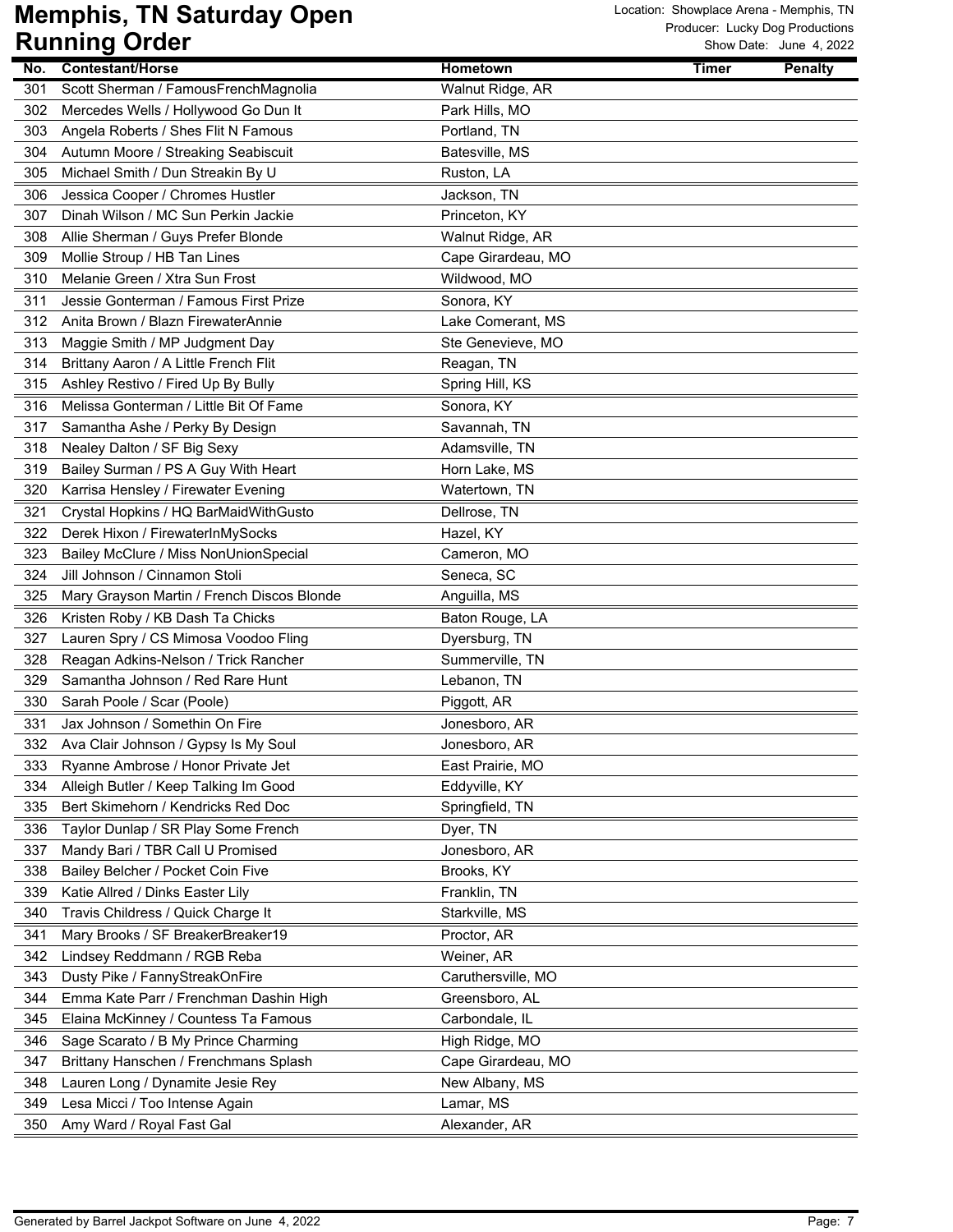| No. | <b>Contestant/Horse</b>                   | Hometown           | <b>Timer</b> | <b>Penalty</b> |
|-----|-------------------------------------------|--------------------|--------------|----------------|
| 351 | Katie Shows / Dinkys Lil Flame            | Ovett, MS          |              |                |
| 352 | Leah Garrett / Burrito (Garrett)          | Cordova, TN        |              |                |
| 353 | Kim White / Miss French Roll              | Cedar Bluff, MS    |              |                |
| 354 | Amber Harris / Sun Frost Superstar        | Ashville, AL       |              |                |
| 355 | Amy Hart / A Heapa Driftwood              | Collierville, TN   |              |                |
| 356 | Kathryn Speights / Easy Red Dasher        | Arkadelphia, AR    |              |                |
| 357 | Lynn Akins / Slick Wager                  | Byhalia, MS        |              |                |
| 358 | Logan Avery / Vegas (Avery)               | Millington, TN     |              |                |
| 359 | Jenna Lummus / Dream AboutaRedneck        | Hernando, MS       |              |                |
| 360 | Anita Brown / Macs Native Dash            | Lake Comerant, MS  |              |                |
| 361 | Emily Leister / The Midnight Loot         | Oxford, MS         |              |                |
| 362 | Lindsey Harper / Hot Lips For Bully       | Cross Plains, TN   |              |                |
| 363 | Dawson Miller / SR Fell Off The Wagon     | Richmond, KY       |              |                |
| 364 | Jessica Cooper / Fame On Da Rocks         | Jackson, TN        |              |                |
| 365 | Ryan Elizabeth Adkins / Howie N Streak    | Summerville, TN    |              |                |
| 366 | Michael Smith / Hammered Elegance         | Ruston, LA         |              |                |
| 367 | Megan Swint / Zing Zing Its Talent        | Dunnellon, FL      |              |                |
| 368 | Buddy Sneed / Throwback Thursday          | Springfield, TN    |              |                |
| 369 | Shannon McReynolds / Fancy My Fame        | Cave City, AR      |              |                |
| 370 | Derek Hixon / This Guys Fryd              | Hazel, KY          |              |                |
| 371 | Cheryl Ziegler / KN Fabs Lil Ransom       | Coal Hill, AR      |              |                |
| 372 | Reagan Adkins-Nelson / Magnolia Martini   | Summerville, TN    |              |                |
| 373 | Bert Skimehorn / High On Coronas          | Springfield, TN    |              |                |
| 374 | Lauren Spry / StreakinDownRiver           | Dyersburg, TN      |              |                |
| 375 | Lindsay White / Maggie May                | Hernando, MS       |              |                |
| 376 | Emily Riley / Rene Dan Dee                | Sikeston, MO       |              |                |
| 377 | Mary Grayson Martin / Kiss My Royal Fanny | Anguilla, MS       |              |                |
| 378 | Alleigh Butler / River (Butler)           | Eddyville, KY      |              |                |
| 379 | Jax Johnson / Makin Ya Shake It           | Jonesboro, AR      |              |                |
| 380 | Shelby DeHass / Hes Got That Touch        | Troy, AL           |              |                |
| 381 | Ken White / Nehi Socks                    | Chatham, IL        |              |                |
| 382 | Misty Orr / Bar B Streak N Dance          | Lebanon, TN        |              |                |
| 383 | Kristen Roby / Dash Thru Firewater        | Baton Rouge, LA    |              |                |
| 384 | Jamie Malone-Hiett / Perks Kid Charge     | Kellyville, OK     |              |                |
| 385 | Christian Shipley / Great Bulls Of Fire   | Harviell, MO       |              |                |
| 386 | Katie Allred / Bar Girl With Perks        | Franklin, TN       |              |                |
| 387 | Kaylee Childress / Charge It To The Max   | Starkville, MS     |              |                |
| 388 | Cody Wheeler / Scat (Wheeler)             | McLeansboro, IL    |              |                |
| 389 | Bree Wheeler / Streakin Ta Royalty        | McLeansboro, IL    |              |                |
| 390 | Daylee Barrom / Steele's City Feet        | Millington, TN     |              |                |
| 391 | Travis Childress / Token On Fame          | Starkville, MS     |              |                |
| 392 | Amy Ward / Dusty Whiskey Chant            | Alexander, AR      |              |                |
| 393 | Major Weldon / SF Gin and Juice           | Bruce, MS          |              |                |
| 394 | Lucchesse Tobias / Compromising Levis     | Diboll, TX         |              |                |
| 395 | Dusty Pike / Call Me Firewater            | Caruthersville, MO |              |                |
| 396 | Lauren Long / Dan (Cantrell)              | New Albany, MS     |              |                |
| 397 | Elaina McKinney / Famous Rock Starr       | Carbondale, IL     |              |                |
| 398 | Emma Kate Parr / Pipe Down Compromises    | Greensboro, AL     |              |                |
| 399 | River Weldon / Coats Mini Ta Fame         | Bruce, MS          |              |                |
| 400 | Nealey Dalton / Miss Mango Tango          | Adamsville, TN     |              |                |
|     |                                           |                    |              |                |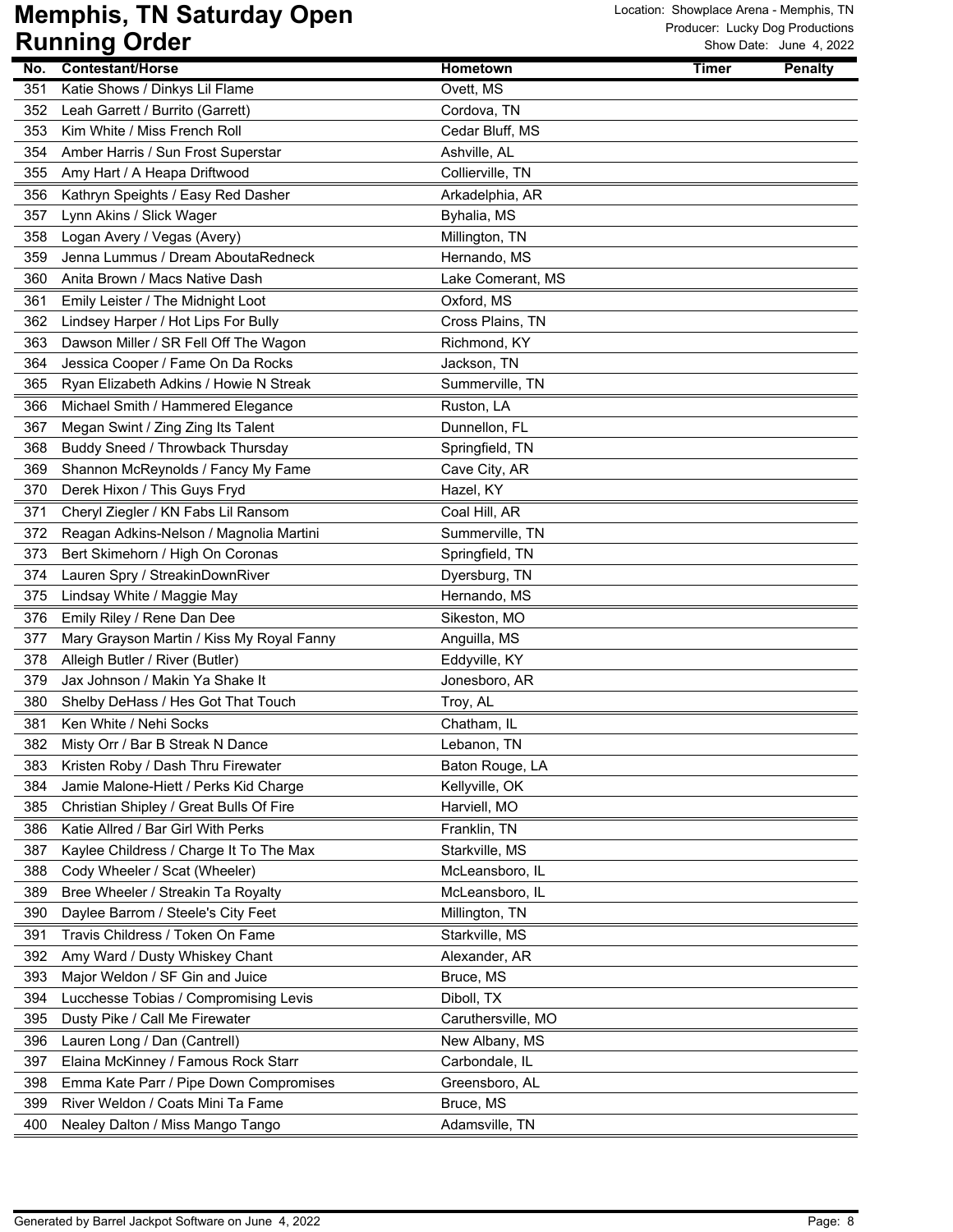| No. | <b>Contestant/Horse</b>                   | Hometown           | <b>Timer</b> | <b>Penalty</b> |
|-----|-------------------------------------------|--------------------|--------------|----------------|
| 401 | Christian Shipley / Katrinas Moon         | Harviell, MO       |              |                |
| 402 | Jenna Lummus / MJP Fabs Fame              | Hernando, MS       |              |                |
| 403 | Wendy Warren / Speedin For Kix            | Florence, MS       |              |                |
| 404 | Sissie Wherrell / Chasin Seattle Slew     | Blanchard, OK      |              |                |
| 405 | Kathryn Speights / Streak Of Red Money    | Arkadelphia, AR    |              |                |
| 406 | Sydney Evans / Judge On Firewater         | DeSoto, MO         |              |                |
| 407 | Logan Avery / Night Wind Cookie           | Millington, TN     |              |                |
| 408 | Emma Ridley / Bayguner                    | Decatur, IL        |              |                |
| 409 | Samantha Dodson / Pinky Poo               | Camden, AR         |              |                |
| 410 | Michael Smith / NoLionImaMakeUFamous      | Ruston, LA         |              |                |
| 411 | Crystal Mason / HF Aprils Last Sun        | Mt Washington, KY  |              |                |
| 412 | Jessica Thomas / Frostburns Diamond       | Ashville, AL       |              |                |
| 413 | Anna Brister / Shesa Smooth Okiecat       | Benton, AR         |              |                |
| 414 | Megan Swint / Namgis D104                 | Dunnellon, FL      |              |                |
| 415 | Lindsey Harper / His Runaway Grace        | Cross Plains, TN   |              |                |
| 416 | Bert Skimehorn / Diva Rae Devil Child     | Springfield, TN    |              |                |
| 417 | Jessica Cooper / Just A Famous Fling      | Jackson, TN        |              |                |
| 418 | Rachel Watts / Cracker Jack               | Birmingham, AL     |              |                |
| 419 | Leah Garrett / Midnight Bar Charge        | Cordova, TN        |              |                |
| 420 | Jennifer Mason / GBA Maximum Savage       | Mt Washington, KY  |              |                |
| 421 | Allie Sherman / Guys Special Bully        | Walnut Ridge, AR   |              |                |
| 422 | Silvia Kinnebrew / RC Hustlin Strawfly    | Indian Springs, AL |              |                |
| 423 | Shannon Roberts / Call Me For Speed       | Martin, TN         |              |                |
| 424 | Megan Spain / Sweeties Lil Lucky          | Pelham, AL         |              |                |
| 425 | Cody Wheeler / JTD A Dash Of Sugar        | McLeansboro, IL    |              |                |
| 426 | Megan Swint / MW Bar B Stealin Fame       | Dunnellon, FL      |              |                |
| 427 | Bree Wheeler / Whata Cool Cat             | McLeansboro, IL    |              |                |
| 428 | Derek Hixon / Take A Fabulous Ride        | Hazel, KY          |              |                |
| 429 | Gina Cates / Rush Ta Heaven               | Monticello, AR     |              |                |
| 430 | Cheryl Ziegler / Go Risky Frenchman       | Coal Hill, AR      |              |                |
| 431 | Haley Anderson / Heavens Dynasty          | Paducah, KY        |              |                |
| 432 | Alexandria Skipworth / Perfect Definition | Florence, AL       |              |                |
| 433 | Shelby DeHass / Lil Bit O Laico           | Troy, AL           |              |                |
| 434 | Jason Tibbs / Michianda Rooster DHD       | Pell City, AL      |              |                |
| 435 | Ken White / LLP Missys Little One         | Chatham, IL        |              |                |
| 436 | Rayann Kehrees / Disco Jerry Flair        | Poplar Grove, AR   |              |                |
| 437 | Kendall Estes / Smashes Sassy Cat         | Reform, AL         |              |                |
| 438 | Brylee Brown / WDJ Sims Last Effort       | Beebe, AR          |              |                |
| 439 | Katie Allred / Red Makers Flit            | Franklin, TN       |              |                |
| 440 | Matt Mathews / Treasures Dream Maker      | McCalla, AL        |              |                |
| 441 | Tonda Smith / Pursuit Of Firewater        | Lake Village, AR   |              |                |
| 442 | Major Weldon / Shoot Yeah Honey           | Bruce, MS          |              |                |
| 443 | Daylee Barrom / Two Socks                 | Millington, TN     |              |                |
| 444 | Emma Kate Parr / Grandios Guy             | Greensboro, AL     |              |                |
| 445 | River Weldon / Firewater Bewitches Me     | Bruce, MS          |              |                |
| 446 | Brandy White / French Stinson             | Chatham, IL        |              |                |
| 447 | Ashley Moore / Hannah Palemoon            | Poplar Bluff, MO   |              |                |
| 448 | Lucchesse Tobias / BR ThisNickGiveaFlit   | Diboll, TX         |              |                |
| 449 | Allison Crabb / Famous Little Dancer      | Holly Springs, MS  |              |                |
| 450 | Kaylee Childress / VF Famous Chrissy      | Starkville, MS     |              |                |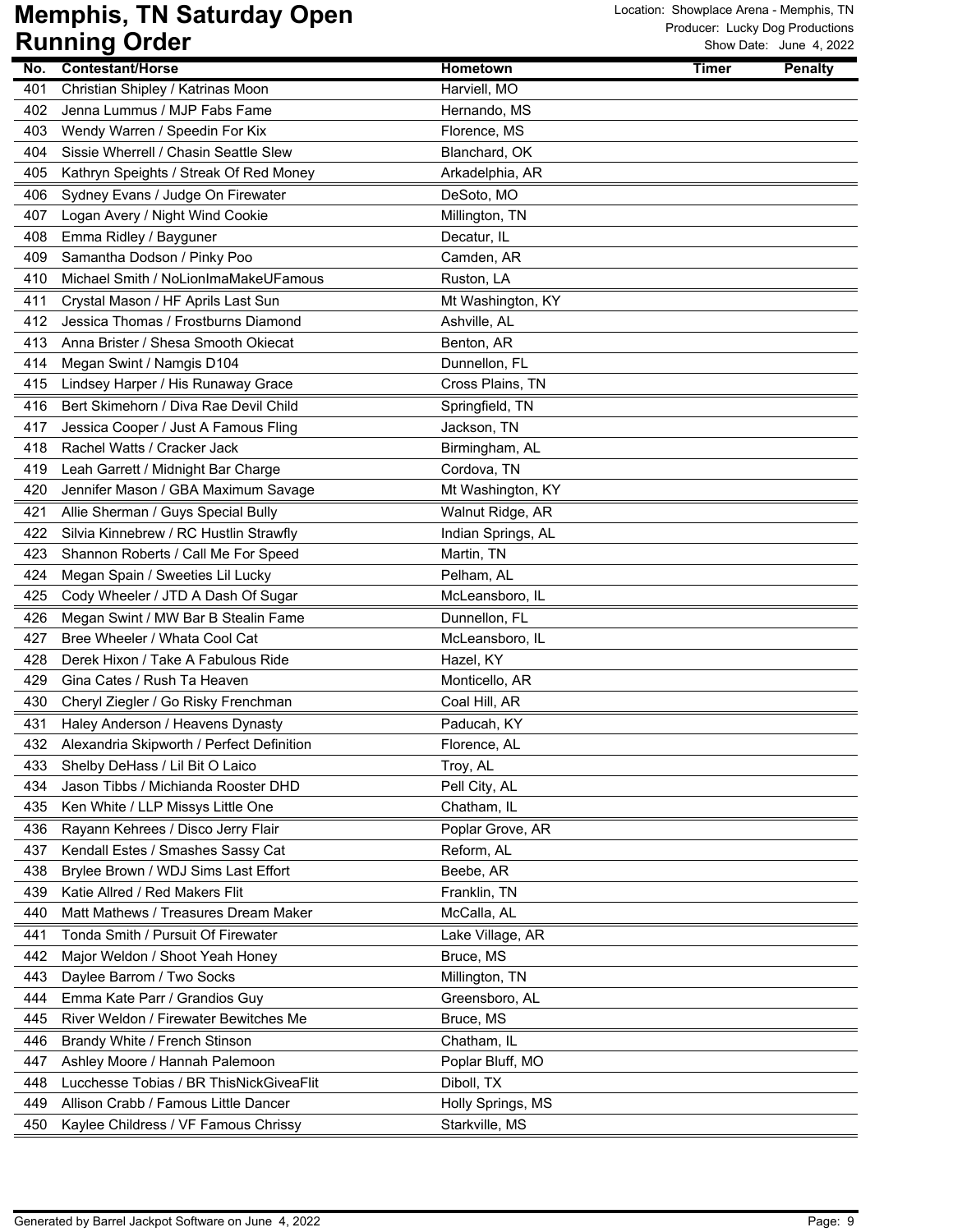|     | ויטטוש איט נווווווש                      |                    |              | SIIUW DAIC. JUIIC 4, ZUZZ |
|-----|------------------------------------------|--------------------|--------------|---------------------------|
| No. | Contestant/Horse                         | <b>Hometown</b>    | <b>Timer</b> | <b>Penalty</b>            |
| 451 | Courtney Nicholson / Go Getcha Some Fire | Doe Run, MO        |              |                           |
| 452 | Kinzey Newton / Blurred By Patron        | Lakeland, TN       |              |                           |
| 453 | Bert Skimehorn / Alice Coachman          | Springfield, TN    |              |                           |
| 454 | Bubby Skimehorn / Coronas Slick Design   | Springfield, TN    |              |                           |
| 455 | Emma Ridley / Departure Red              | Decatur, IL        |              |                           |
| 456 | Samantha Dodson / Boon Smooth            | Camden, AR         |              |                           |
| 457 | Dusty Pike / Wood B Streakin Lil         | Caruthersville, MO |              |                           |
| 458 | Sydney Evans / N Heavenly Fashion        | DeSoto, MO         |              |                           |
| 459 | Taylor Kyle / CfourNonstopFiesta         | Villa Ridge, MO    |              |                           |
| 460 | Dawson Miller / Firewater Sam            | Richmond, KY       |              |                           |
| 461 | Sissie Wherrell / Good As Bully Gets     | Blanchard, OK      |              |                           |
| 462 | Hailee Hammonds / Coronas For A Penny    | Hermitage, TN      |              |                           |
| 463 | Michael Smith / Perk On Cimmaron         | Ruston, LA         |              |                           |
| 464 | Madison Shelton / Zanes Zeke             | Fayetteville, TN   |              |                           |
| 465 | Amy Ward / Promise Mea Goldmine          | Alexander, AR      |              |                           |
| 466 | Johnnie Ann Bilbro / Salty Carmel Lena   | Pelahatchie, MS    |              |                           |
| 467 | Wendy Warren / Wonder Look CC            | Florence, MS       |              |                           |
| 468 | Megan Swint / Smoke Dee Money            | Dunnellon, FL      |              |                           |
| 469 | Jenna Lummus / Hez Got Fame N Fire       | Hernando, MS       |              |                           |
| 470 | Shannon McReynolds / Any Hooty Ha        | Cave City, AR      |              |                           |
| 471 | Rachel Watts / NL Juniors Toast          | Birmingham, AL     |              |                           |
| 472 | Crystal Mason / Anything But Rare        | Mt Washington, KY  |              |                           |
| 473 | Lindsey Harper / Chicados Not Out Yet    | Cross Plains, TN   |              |                           |
| 474 | Cody Wheeler / Hide Da Wine              | McLeansboro, IL    |              |                           |
| 475 | Megan Swint / DTF Wicked                 | Dunnellon, FL      |              |                           |
| 476 | Gina Cates / High Speed Chasin           | Monticello, AR     |              |                           |
| 477 | Kinlee Childress / Highway Sixtyfour     | Starkville, MS     |              |                           |
| 478 | Megan Spain / Bonita Blitz               | Pelham, AL         |              |                           |
| 479 | Allie Sherman / Go Minnie Perks HSR      | Walnut Ridge, AR   |              |                           |
| 480 | Silvia Kinnebrew / Guys Dash Of Fame     | Indian Springs, AL |              |                           |
| 481 | Chelsea Carruthers / BR Dashin Chicken   | Cherokee, AL       |              |                           |
| 482 | Christian Shipley / Mann On Fire         | Harviell, MO       |              |                           |
| 483 | Alexandria Skipworth / Shays Money Boat  | Florence, AL       |              |                           |
| 484 | Janet Bradford / Downrite Royalty        | Decatur, AL        |              |                           |
| 485 | Rayann Kehrees / Natives OklahomaFuel    | Poplar Grove, AR   |              |                           |
| 486 | Shelby DeHass / Miss Ohana Star          | Troy, AL           |              |                           |
| 487 | Ken White / LRS Famous Tornado           | Chatham, IL        |              |                           |
| 488 | Kynzli Miller / Lil French Flirt         | Chathum, IL        |              |                           |
| 489 | Mackenzie Lankford / My Sister Maka Me   | Lebanon, TN        |              |                           |
| 490 | Kylee Schmidt / Dually (Schmidt)         | Bee Branch, AR     |              |                           |
| 491 | Matt Mathews / RB PeaceLuvNFirewater     | McCalla, AL        |              |                           |
| 492 | Lucchesse Tobias / Oklahoma Stellar Jet  | Diboll, TX         |              |                           |
| 493 | Kendall Estes / Oak Boon Bar             | Reform, AL         |              |                           |
| 494 | Ashley Lucky / SR Fast Eddie             | Warren, AR         |              |                           |
| 495 | Jason Tibbs / Fame Came Easy             | Pell City, AL      |              |                           |
| 496 | Brylee Brown / Evelyns Pinkie Pie        | Beebe, AR          |              |                           |
| 497 | Katie Allred / Howies Chicado Jr         | Franklin, TN       |              |                           |
| 498 | Daylee Barrom / Zane                     | Millington, TN     |              |                           |
| 499 | Bert Skimehorn / Rocknroll Frenchgirl    | Springfield, TN    |              |                           |
| 500 | Crystal Steele / Inferno (Steele)        | El Paso, AR        |              |                           |
|     |                                          |                    |              |                           |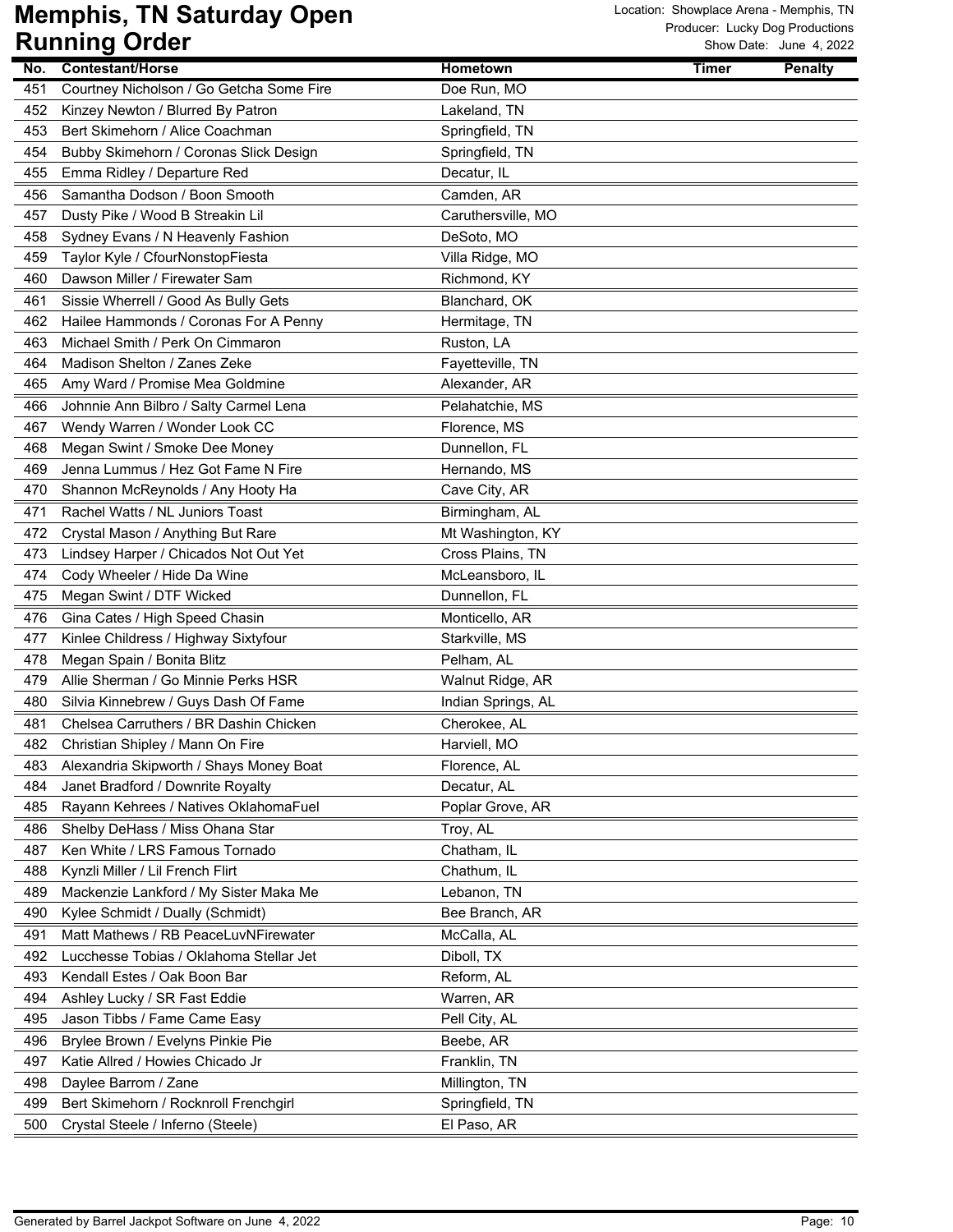| No. | <b>Contestant/Horse</b>                 | Hometown          | <b>Timer</b> | <b>Penalty</b> |
|-----|-----------------------------------------|-------------------|--------------|----------------|
| 501 | Allison Crabb / SF Run Turn Repeat      | Holly Springs, MS |              |                |
| 502 | Samantha Matthews / Guys Play Gun       | Wynne, AR         |              |                |
| 503 | Ken White / Flash Me Ms Stinson         | Chatham, IL       |              |                |
| 504 | Gracie Fuller / GQH November Rain       | Poplar Grove, AR  |              |                |
| 505 | Laityn Charles / TX Leo Dance           | Bee Branch, AR    |              |                |
| 506 | Bubby Skimehorn / Confederalla Ta Fame  | Springfield, TN   |              |                |
| 507 | Haley Clifton / BS Famous Rodeo Guy     | Milington, TN     |              |                |
| 508 | Jerrica McGill / Jaci (McGill)          | Tuscumbia, AL     |              |                |
| 509 | Courtney Nicholson / TR Dashwood Bling  | Doe Run, MO       |              |                |
| 510 | Libby Guidici / Smokin Sage Solano      | High Ridge, MO    |              |                |
| 511 | Reanna Hutchison / Peppy B My Valentine | Woodlawn, TN      |              |                |
| 512 | Candice Gill / Bucky (Gill)             | Pheba, MS         |              |                |
| 513 | Sissie Wherrell / Guys Streakin Six     | Blanchard, OK     |              |                |
| 514 | Ryan Reynolds / Frosted Bikini          | Byhalia, MS       |              |                |
| 515 | Johnnie Ann Bilbro / Hes Blue Apart     | Pelahatchie, MS   |              |                |
| 516 | Brittney Monaghan / TA Tivio Fox        | Doniphan, MO      |              |                |
| 517 | Amy Ward / Sparkys Lil Spark            | Alexander, AR     |              |                |
| 518 | Gracie Harris / Sky High Smokey         | Columbia, TN      |              |                |
| 519 | Kinzey Newton / MSU Aces Lucky Girl     | Lakeland, TN      |              |                |
| 520 | Audrey Joines / SF NotYourAverageGuy    | Lebanon, TN       |              |                |
| 521 | Michael Smith / Bearly Any Whiskey      | Ruston, LA        |              |                |
| 522 | Madison Shelton / Royal French Jet      | Fayetteville, TN  |              |                |
| 523 | Skiler Farmer / Tequila (Farmer)        | McCurtain, OK     |              |                |
| 524 | Rhonda Kidd / Bug (Kidd)                | Brighton, TN      |              |                |
| 525 | MaggieRae Smith / Zeros Red D Man       | Sterrett, AL      |              |                |
| 526 | Gracie Adams / Chasing Relentless       | Water Valley, MS  |              |                |
| 527 | Darren Boyce / Euro Express             | El Paso, AR       |              |                |
| 528 | Lexie Tweddell / RB Danas Fame          | Jonesboro, AR     |              |                |
| 529 | Ashley Piskorski / SF Tuff of Honor     | Dyersburg, TN     |              |                |
| 530 | Isaiah Williams / Doublestrawscrajeegal | Synsonia, KY      |              |                |
| 531 | Lauren Worsham / Frenchmans Tonto Star  | Harrisburg, AR    |              |                |
| 532 | Rayann Kehrees / Flits Cashin In        | Poplar Grove, AR  |              |                |
| 533 | Buster Lacey / Pocos Shorty Doc         | Coldwater, MS     |              |                |
| 534 | Jamie Osborne / JLB Dynamite Dash       | Mason, TN         |              |                |
| 535 | Laura Kennedy / VF White Lightin        | Quitman, AR       |              |                |
| 536 | John Osborne / JLB Sweet Fire Water     | Mason, TN         |              |                |
| 537 | Christian Shipley / Miss Speedy Stevie  | Harviell, MO      |              |                |
| 538 | Savannah Shumpert / Slick French Mimosa | Mooreville, MS    |              |                |
| 539 | Candace Jones / KC Sharp N Famous       | Oakland, TN       |              |                |
| 540 | Lucchesse Tobias / Perks O Toole        | Diboll, TX        |              |                |
| 541 | Ethan Parks / Easy Lighting Star        | Synsonia, KY      |              |                |
| 542 | Tyler Maintz / Strippin In The Wind     | Oak Ridge, MO     |              |                |
| 543 | Grayce Carter / Flashlight (Carter)     | Eads, TN          |              |                |
| 544 | Bert Skimehorn / Home Ta Fame           | Springfield, TN   |              |                |
| 545 | Sheridan Shumpert / MP Jetwood          | Mooreville, MS    |              |                |
| 546 | Crystal Steele / Famous Jag Of Money    | El Paso, AR       |              |                |
| 547 | Kylee Schmidt / TellHerToRunFaster      | Bee Branch, AR    |              |                |
| 548 | Morgan Essary / Luvin Aint Easy         | Sommerville, TN   |              |                |
| 549 | Nateleigh McFarlin / Guys Bustin Loose  | Coldwater, MS     |              |                |
| 550 | Olivia Gullion / Docs Got Discipline    | Union Grove, AL   |              |                |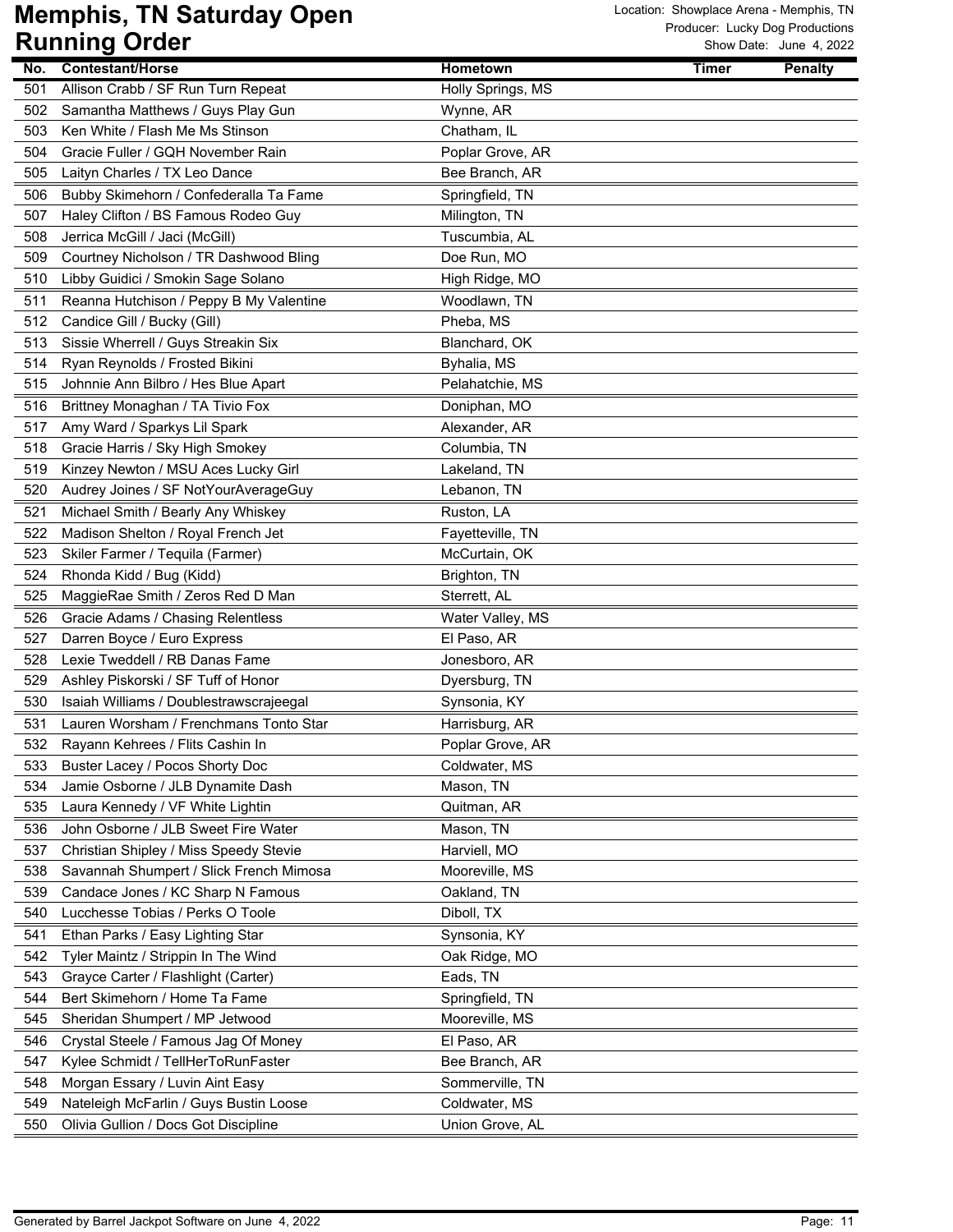|     | ישטיש שיייייייש                         |                    |       |                |
|-----|-----------------------------------------|--------------------|-------|----------------|
| No. | <b>Contestant/Horse</b>                 | Hometown           | Timer | <b>Penalty</b> |
| 551 | Rachel Bean / Another Shot Of Scotch    | Hazel, KY          |       |                |
| 552 | Michael Hobson / Paint This RoyalWagon  | Houlka, MS         |       |                |
| 553 | Sophie Belle Plunk / Cheyennes Honor    | Adamsville, TN     |       |                |
| 554 | Samantha Davis / Frys Famous Guy        | Rossvile, TN       |       |                |
| 555 | Katherine Hancock / Jules Jackie        | Coldwater, MS      |       |                |
| 556 | Jessie Gonterman / Fred In Space        | Sonora, KY         |       |                |
| 557 | Ryan Reynolds / SM So Ready Eddie       | Byhalia, MS        |       |                |
| 558 | Mary Margaret Countess / Rare Speed     | Brighton, TN       |       |                |
| 559 | Dylan Cochran / Sierra (Cochran)        | Lakeland, TN       |       |                |
| 560 | Breanne Gray / Famous Encounter         | Philadelphia, MS   |       |                |
| 561 | Craig Pratt / KJ Dinky Fame             | Houston, MS        |       |                |
| 562 | Gracie Harris / Rapid Regent            | Columbia, TN       |       |                |
| 563 | Bubby Skimehorn / Dun Famous            | Springfield, TN    |       |                |
| 564 | Price McNeese / B A Valiant Avenger     | Columbia, MS       |       |                |
| 565 | Brianna Alford / Dudes Weekend Out      | Brighton, TN       |       |                |
| 566 | NaKeesha Jones / Athena Puddy Kitty     | Byhalia, MS        |       |                |
| 567 | Carrie Potashnick / Perks In The House  | Sikeston, MO       |       |                |
| 568 | Christy Roy / Right On Homer            | Somerville, TN     |       |                |
| 569 | Mary Van Cleve / This Buds For Fame     | Quinlan, TX        |       |                |
| 570 | Loni Hart / Straight Up Attitude        | Collierville, TN   |       |                |
| 571 | Lexi Payne / KC Sharp N Famous          | Covington, TN      |       |                |
| 572 | Judy Tate / Cash (Tate)                 | Pheba, MS          |       |                |
| 573 | Samantha Matthews / Chasin Hot Pants    | Wynne, AR          |       |                |
| 574 | Cash Thomas / Firecracker Jade AB       | Sikeston, MO       |       |                |
| 575 | Darren Boyce / Suchadiamond Image       | El Paso, AR        |       |                |
| 576 | Callie Riley / A Streak O Lena          | Sikeston, MO       |       |                |
| 577 | Morgan Harrington / Famous N Firen      | Casa, AR           |       |                |
| 578 | Christian Shipley / Zann Mann           | Harviell, MO       |       |                |
| 579 | Ethan Parks / Sis (Parks)               | Synsonia, KY       |       |                |
| 580 | Jamie Osborne / Magnolias Moonshine     | Mason, TN          |       |                |
| 581 | Rachel Watts / This Guys Got Money      | Birmingham, AL     |       |                |
| 582 | <b>Blaise Thomas / Cades Music</b>      | Sikeston, MO       |       |                |
| 583 | Savannah Shumpert / Broadway Laney      | Mooreville, MS     |       |                |
| 584 | Laura Kennedy / First Lady Fling        | Quitman, AR        |       |                |
| 585 | Chris Plunk / One Famous Fling Guy      | Adamsville, TN     |       |                |
| 586 | John Osborne / Zeros Hawk Boy           | Mason, TN          |       |                |
| 587 | Brianna Echols / Frenchman Candoo       |                    |       |                |
|     |                                         | Lake Cormorant, MS |       |                |
| 588 | Candace Jones / Flashy Red Gal          | Oakland, TN        |       |                |
| 589 | Elli Henderson / Louisianna Majesty     | Arlington, TN      |       |                |
| 590 | Lucchesse Tobias / Big Josie            | Diboll, TX         |       |                |
| 591 | Nateleigh McFarlin / PS Guys Miley Ryon | Coldwater, MS      |       |                |
| 592 | Grayce Carter / Bogies French Badger    | Eads, TN           |       |                |
| 593 | Sheridan Shumpert / Franks Lucky Bars   | Mooreville, MS     |       |                |
| 594 | Crystal Steele / Winds Of Fortune       | El Paso, AR        |       |                |
| 595 | Tyler Maintz / Tails (Maintz)           | Oak Ridge, MO      |       |                |
| 596 | Taylor Jenkins / Stage Five Clinger     |                    |       |                |
| 597 | Luke Tyler / Slick (Tyler)              | Clarksville, TN    |       |                |
| 598 | Natalie Robbins / Easily Frenchman      | New Albany, MS     |       |                |
| 599 | Will Cauthen / Ima Sweet Deal           | Mason, TN          |       |                |
| 600 | Rachel Bean / Mojo (Bean)               | Hazel, KY          |       |                |